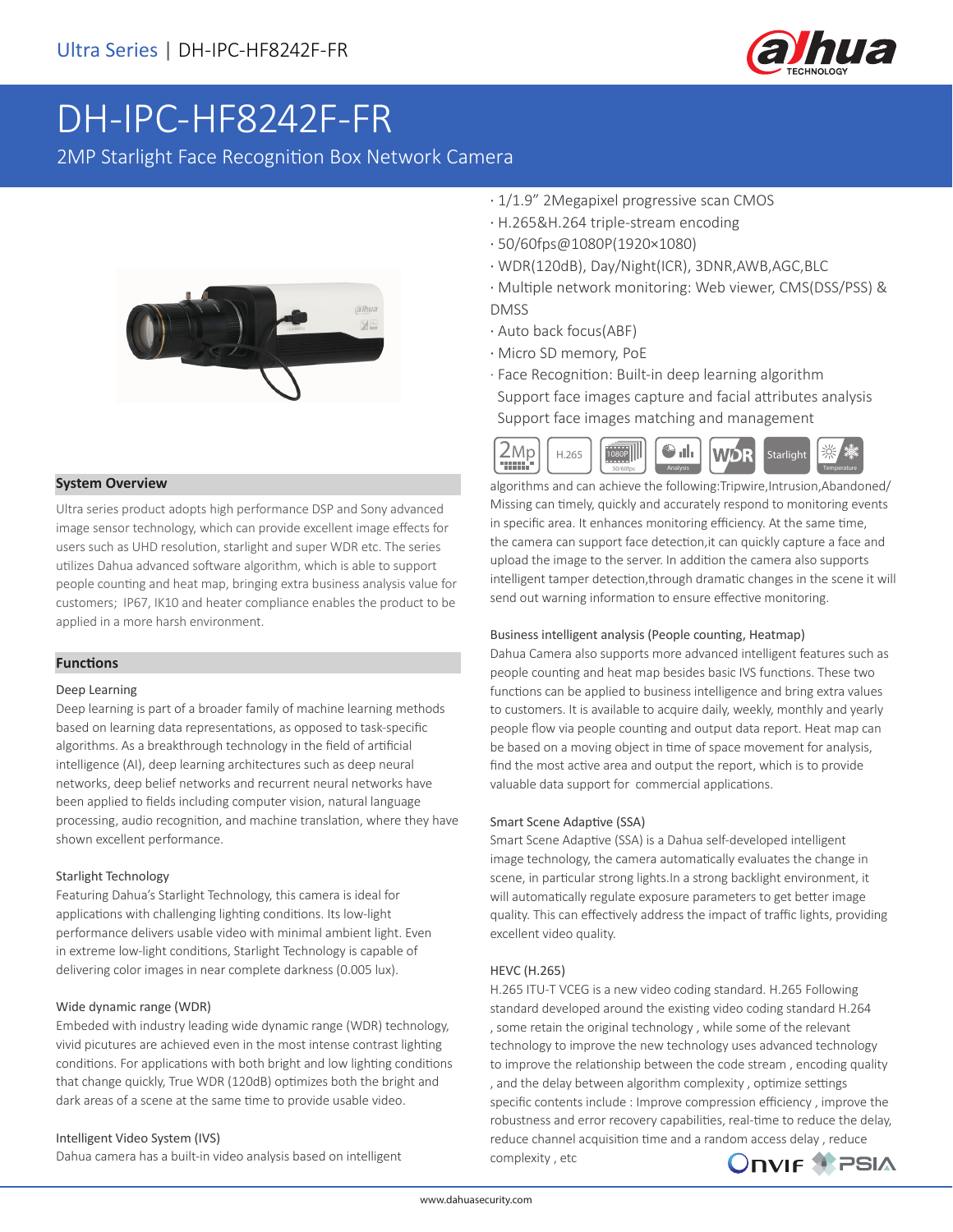# Ultra Series | DH-IPC-HF8242F-FR

## **Technical Specification**

## Camera

| Image Sensor                          | 1/1.9" 2Megapixel progressive scan CMOS                                                                                                                                       |
|---------------------------------------|-------------------------------------------------------------------------------------------------------------------------------------------------------------------------------|
| <b>Effective Pixels</b>               | 1920(H)x1080(V)                                                                                                                                                               |
| RAM/ROM                               | 2048MB/4096MB                                                                                                                                                                 |
| <b>Scanning System</b>                | Progressive                                                                                                                                                                   |
| Electronic Shutter Speed              | Auto/Manual, 1/3~1/100000s                                                                                                                                                    |
| Minimum Illumination                  | 0.001Lux/F1.2(Color,1/3s,30IRE)<br>0.01Lux/F1.2(Color,1/30s,30IRE)<br>0.0005Lux/F1.2(B/W,1/3s,30IRE)<br>0.005Lux/F1.2(B/W,1/30s,30IRE)                                        |
| S/N Ratio                             | More than 50dB                                                                                                                                                                |
| <b>IR Distance</b>                    | N/A                                                                                                                                                                           |
| IR On/Off Control                     | N/A                                                                                                                                                                           |
| <b>IR LEDS</b>                        | N/A                                                                                                                                                                           |
| Lens                                  |                                                                                                                                                                               |
| Lens Type                             | N/A                                                                                                                                                                           |
| Mount Type                            | C/CS                                                                                                                                                                          |
| Focal Length                          | N/A                                                                                                                                                                           |
| Max. Aperture                         | N/A                                                                                                                                                                           |
| Angle of View                         | N/A                                                                                                                                                                           |
| Optical Zoom                          | N/A                                                                                                                                                                           |
| <b>Focus Control</b>                  | N/A                                                                                                                                                                           |
| <b>Close Focus Distance</b>           | N/A                                                                                                                                                                           |
| Pan/Tilt/Rotation                     |                                                                                                                                                                               |
| Pan/Tilt/Rotation Range               | N/A                                                                                                                                                                           |
| Intelligence                          |                                                                                                                                                                               |
| <b>IVS</b>                            | Tripwire, Intrusion, Object Abandoned/Missing                                                                                                                                 |
| <b>Advanced Intelligent Functions</b> | Face Recognition: Support face images matching,<br>support up to 10000 face images and 5 image<br>libraries management;<br>Face Detection: Support 6 kinds of facial features |
|                                       | extraction: Age, Gender, Expression(Jolly, Calm,<br>Surprise, Sad, Rage), Glasses, Mask, Moustache;<br>People Counting, Heat Map                                              |
| Video                                 |                                                                                                                                                                               |
| Compression                           | H.265+/H.265/H.264+/H.264                                                                                                                                                     |
| <b>Streaming Capability</b>           | 3 Streams                                                                                                                                                                     |
| Resolution                            | 1080P(1920×1080)/1.3M(1280x960)/<br>720P(1280x720)/D1(704x576/704x480)/<br>VGA(640x480)                                                                                       |
|                                       | Main Stream: 1080P(1~50/60fps)                                                                                                                                                |
| Frame Rate                            | Sub Stream: D1 $(1 \approx 50/60$ fps)                                                                                                                                        |
|                                       | Third Stream: 1080P(1~50/60fps)                                                                                                                                               |
| <b>Bit Rate Control</b>               | CBR/VBR                                                                                                                                                                       |
| <b>Bit Rate</b>                       | H.264: 24~ 10240Kbps<br>$H.265:14^{\circ} 6144Kbps$                                                                                                                           |
| Day/Night                             | Auto(ICR) / Color / B/W                                                                                                                                                       |
| <b>BLC Mode</b>                       | BLC / HLC / WDR(120dB)/ SSA                                                                                                                                                   |

| <b>White Balance</b>                    | Auto/Natural/Street Lamp/Outdoor/Manual                                                                                                |  |
|-----------------------------------------|----------------------------------------------------------------------------------------------------------------------------------------|--|
| Gain Control                            | Auto/Manual                                                                                                                            |  |
| <b>Noise Reduction</b>                  | 3D DNR                                                                                                                                 |  |
| <b>Motion Detetion</b>                  | Off / On (4 Zone, Rectangle)                                                                                                           |  |
| Region of Interest                      | Off / On (4 Zone)                                                                                                                      |  |
| Electronic Image Stabilization<br>(EIS) | Support                                                                                                                                |  |
| Smart IR                                | N/A                                                                                                                                    |  |
| Defog                                   | Support                                                                                                                                |  |
| Digital Zoom                            | 16x                                                                                                                                    |  |
| Flip                                    | 0°/90°/180°/270°                                                                                                                       |  |
| Mirror                                  | Off/On                                                                                                                                 |  |
| <b>Privacy Masking</b>                  | Off / On (4 Area, Rectangle)                                                                                                           |  |
| Audio                                   |                                                                                                                                        |  |
| Compression                             | G.711a/ G.711Mu/ AAC/ G.726                                                                                                            |  |
| Network                                 |                                                                                                                                        |  |
| Ethernet                                | RJ-45 (100/1000Base-T)                                                                                                                 |  |
| Protocol                                | HTTP;HTTPs;TCP;ARP;RTSP;RTP;UDP;SMTP;SNMP;<br>FTP;DHCP;DNS;DDNS;PPPOE;IPv4/v6;QoS;UPnP;<br>NTP;Bonjour;IEEE802.1x;Multicast;ICMP;IGMP; |  |
| Interoperability                        | ONVIF, PSIA, CGI                                                                                                                       |  |
| <b>Streaming Method</b>                 | Unicast / Multicast                                                                                                                    |  |
| Max. User Access                        | 10 Users/20 Users                                                                                                                      |  |
| <b>Edge Storage</b>                     | NAS<br>Local PC for instant recording<br>Mirco SD card 128GB                                                                           |  |
| Web Viewer                              | IE, Chrome, Firefox, Safari                                                                                                            |  |
| Management Software                     | Smart PSS, DSS, Easy4ip                                                                                                                |  |
| Smart Phone                             | IOS, Android                                                                                                                           |  |
| Certifications                          |                                                                                                                                        |  |
| Certifications                          | CE (EN 60950:2000)<br>UL:UL60950-1<br>FCC: FCC Part 15 Subpart B                                                                       |  |
| Interface                               |                                                                                                                                        |  |
| Video Interface                         | $1$ port(BNC, 1Vp-p, 75 $\Omega$ )                                                                                                     |  |
| Audio Interface                         | 2/1 channel In/Out, 1 Built-in Mic                                                                                                     |  |
| <b>RS485</b>                            | 1 port                                                                                                                                 |  |
| Alarm                                   | 2 channel In: 5mA 5VDC<br>2 channel Out: 1A 30VDC / 0.5A 50VAC                                                                         |  |
| Flectrical                              |                                                                                                                                        |  |
| Power Supply                            | DC12V, AC24V, PoE(IEEE802.3af)(Class 0)                                                                                                |  |
| Power Consumption                       | < 10W                                                                                                                                  |  |